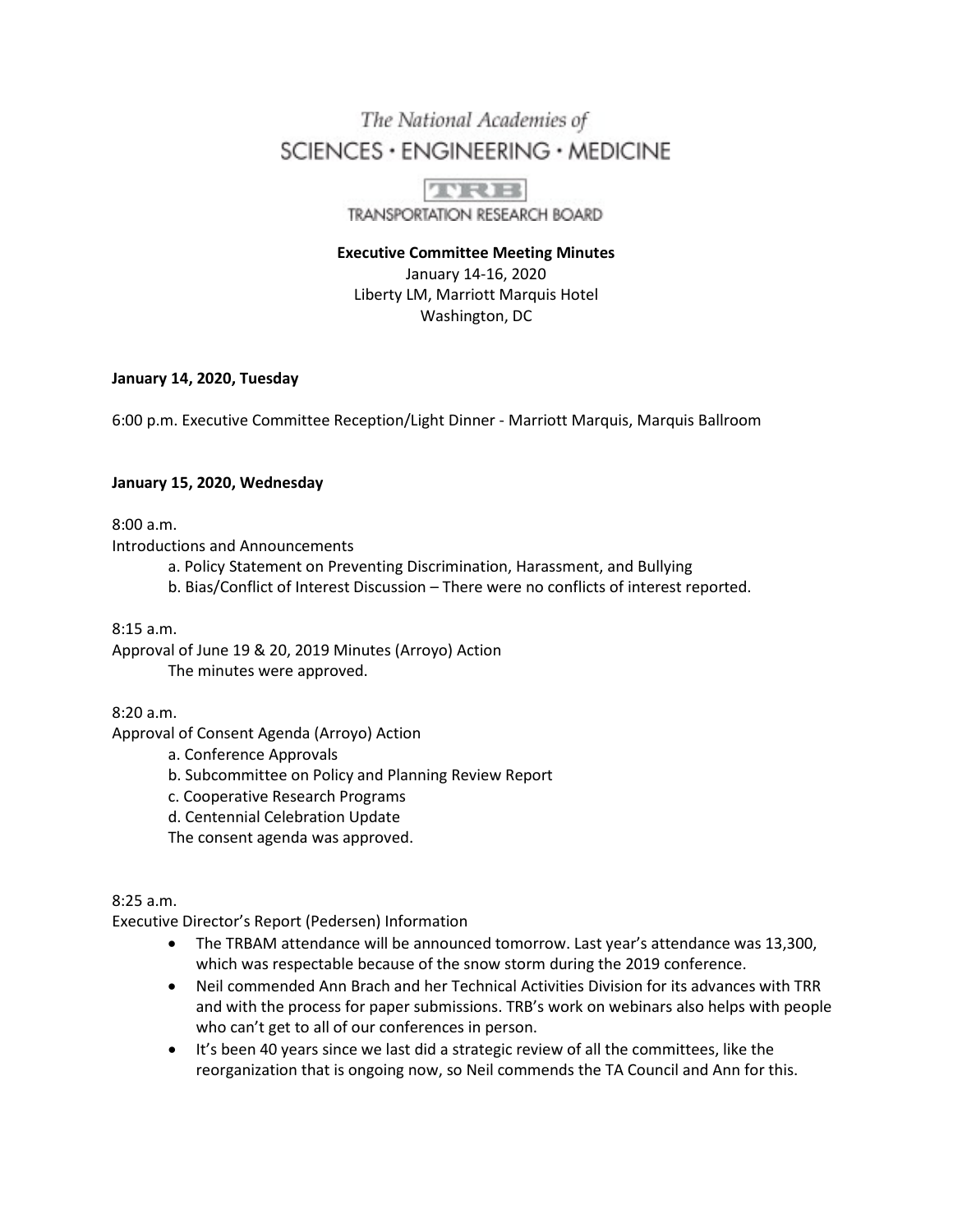- We continue to have a very strong Cooperative Research Program under Chris Hedges' leadership. Under a pilot, we are doing some work for FHWA under the CRP model. We are also going through a major review of the program and making a number of process improvements.
- With the Consensus Studies program, we have had a major communications effort underway for the Future of the Interstate work that will continue into the first six months of 2020.
- We have had strong support for private sector funding for AV and CV work.
- The SHRP2 and safety database agreement expires this spring and we will transfer stewardship responsibilities back to FHWA later this year.
- The TRID database is one of the greatest values our sponsors get from TRB but not enough people know about it. There were 2.3 million searches from 238 countries or territories, with about half of those searches being from other countries.
- In terms of the Strategic Plan adopted in June, Katie Turnbull will give a report but we are particularly focused on the critical issues we developed.
- A partnership letter of intent was signed between TRB and the Chinese Overseas Transportation Association on Sunday.
- The National Research Council is going through an organizational review called "Transformation" that TRB is making sure our strategic plan is in alignment with. TRB's finance operations have been organizationally moved to the National Academies' Office of the Chief Financial Officer, but Gary Walker and his team remain embedded in TRB's offices.
- Communications is upping its game under the new leadership of Paul Mackie with the use of social media and the development of a strategic communications plan. The communications team has been organizationally moved within the National Academies' Office of the Chief Communications Officer, while still embedded within TRB's offices as well.
- We hope you will proudly display the TRB history books in your offices. Sarah Jo Peterson did a great job of presenting stories from the book during this conference.
- We are in very good fiscal shape, but we are facing a \$900,000 cut this year in U.S. DOT funding. We are being conservative with our reserve fund because of some significant uncertainties.
- Vicky Arroyo called for a round of applause for the helpful, professional TRB staff.

# 8:40 a.m.

Strategic Plan Implementation (Turnbull) Presentation

- The strategic plan is ambitious. Our goal as the EC is not to manage that but to contribute to it and think of the ways EC members can each add value. It is the centennial this year so that presents an opportunity for us all to raise the visibility and the importance of transportation research.
- We had great advancements this year in inclusion and diversity, thanks to Karen Febey and the contributions of the Inclusion and Diversity Special Committee.
- We are reviewing the critical issues identified two years ago.
- We are looking at different ways of recruiting young professionals.
- We are looking at ways to make it valuable to support TRB in many ways.
- We are looking forward to implementing the strategic plan.
- U.S. DOT has a partnership with the Ron Brown School in DC to develop young future leaders from a group of young men from difficult backgrounds. Diana Furchtgott-Roth said organizations are welcome to have the program visit.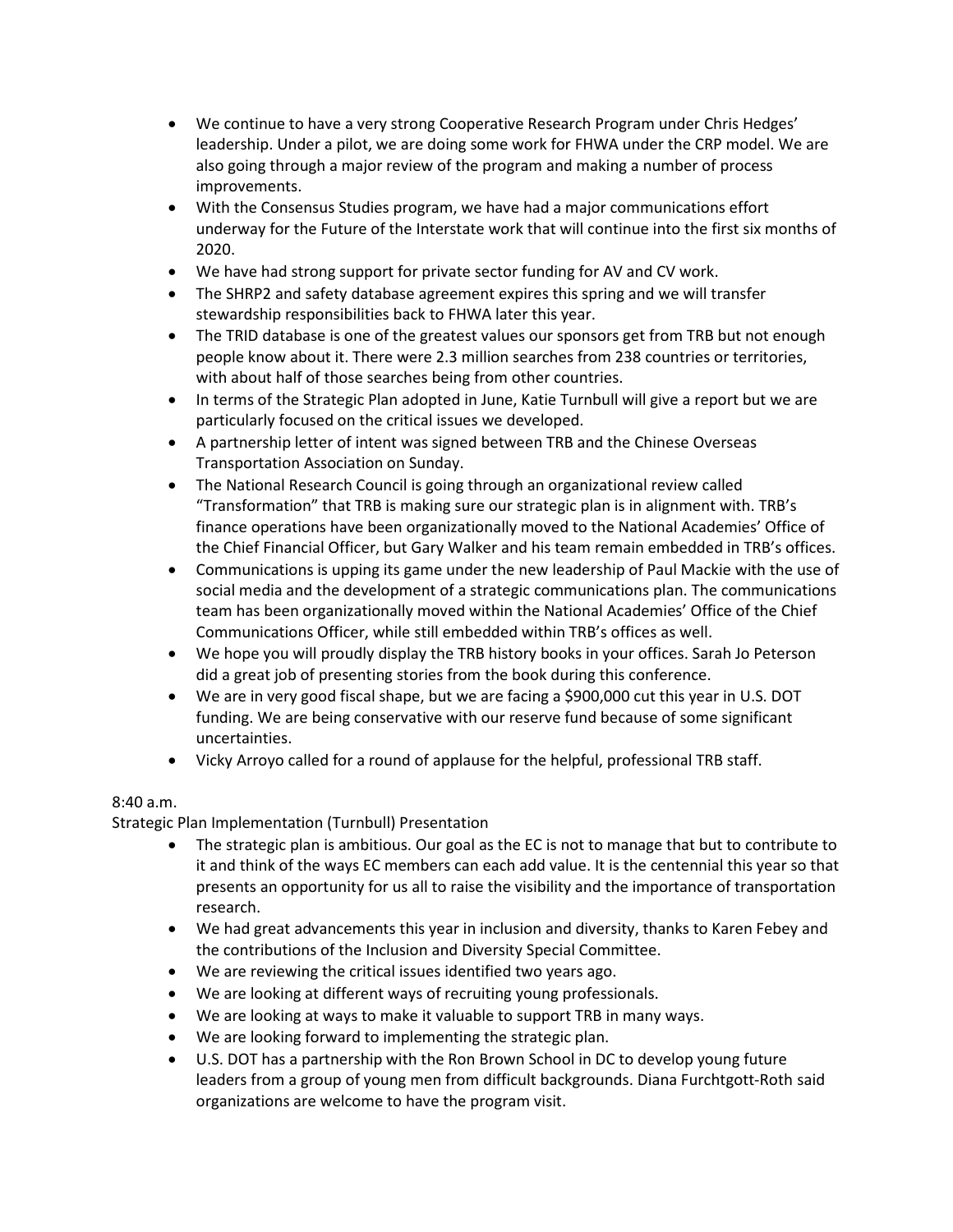8:50 a.m.

TRB Division Committee Report (Hendrickson) Presentation No Power Point

- Bias and conflict, diversity, sensitivity of results, monitoring of TRB policies and results are all concerns of the NRC and the National Academies.
- The committee looked at 75 reports and 75 committees over the past year.
- We're making slow but positive progress on diversity, 33% of committees are women. Over same time period, 2.8 to 3.4 percent are African Americans, which is progress but very slow progress.
- If you poll TRB people and National Academies, they would know very little about each other.
- A new initiative by NA on Climate Change Adaptation and Mitigation is something TRB should be working with very closely.

## 9:00 a.m.

International Subcommittee Report (Ford) Presentation

- The subcommittee has met three times in the past year.
- Neil Pedersen and Bill Anderson have been a great help this past year.
- It's important for us to promote the volunteers who are getting this work done.
- There is a flyer being distributed that reports on all the activities of the subcommittee from 2019.
- Coordination between TRB and other countries included 359 access sessions from 154 countries. This year we have a full year of data on this. Calls for papers from outside the U.S. is also being tracked, but the challenge is getting the paper writers to the Annual Meeting to present.
- TRB has been active in participating in international conferences, including the World Transport Convention through the TRB Rail Freight Committees, World Road Congress in Abu Dhabi. Representatives of partner international organizations also were involved in organizing sessions for the TRBAM 2020.
- Webinars have been an important part of TRB's international engagement and we will look to continue to increase this participation.
- TRB had one letter of intent to partner with COTA, a non-profit organization consisting of Chinese transportation experts. We are also reviewing a potential LOI with PANAMSTR, which would be our first partnership agreement with a Latin American organization. We will review the structure of our agreements to make sure they are well constructed. These groups clearly see TRB as the source of the research. Neil Pedersen added that there is a Power Point he will share with the EC that describes the value of each partnership.

## 9:10 a.m.

USDOT Modal Administrators Panel (Arroyo) Discussion

- The discussion on how TRB can help their agencies is led by Nicole Nason of FHWA, Jane Williams of FTA, and James Owens of NHTSA.
- Nason said FHWA is very focused on pedestrian safety. It's not simply that we need more crosswalks. There are a lot of fatalities that happen at night. What works in Orlando is not what works in rural communities. Engineering countermeasures, such as adjusted crosswalk lighting and sidewalks, dramatically reduce fatalities. We are focused on research, development, and technology and we want to share the large budget we have for R&D. We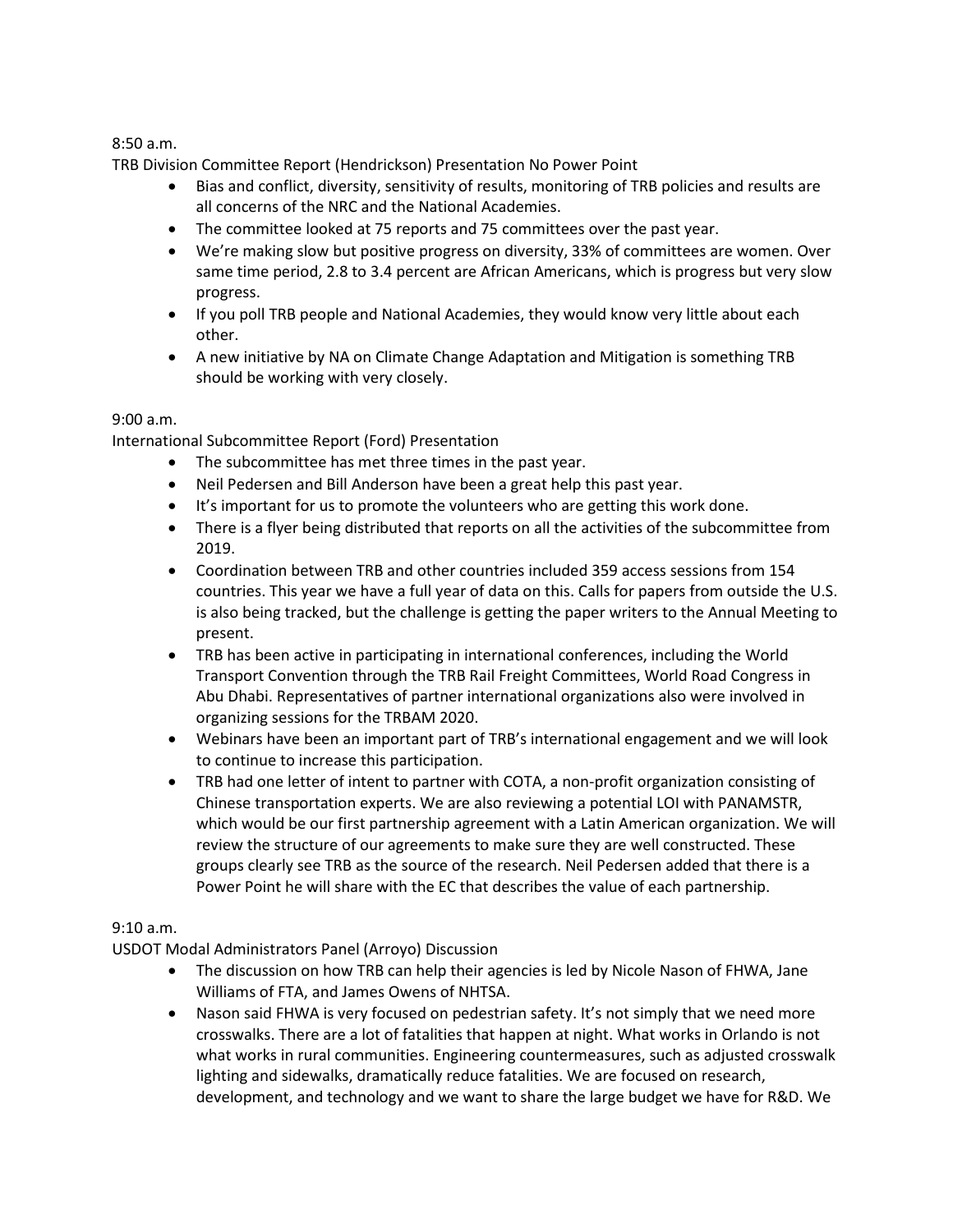want to do work on truck platooning. You are all welcome to our Turner-Fairbank Highway Research Center. We have women leading federal and state DOTs across the country at a record level. Women are about one third of the FHWA and most of the engineers are men. We believe the best solutions will come from diverse teams of professionals and formal invites will be coming to an FHWA event in March on the topic. The department is also determined to do its part on human trafficking. The DOT secretary has an event on this happening in January with hopes of raising the profile of the issue.

- Williams of FTA said there is not a one-size-fits-all approach because all transit agencies are very different. Also, we all really need to leverage the data we are collecting because it can really make the difference in saving lives. There is a major focus on funding transit needs in small cities and rural areas.
- Owens of NHTSA said we lost an unacceptable number of people on the nation's roadways and that bicyclist and pedestrian rates went up as well. There are declines in impaired driving-related fatalities, but drug-impaired driving is a growing problem, especially in states that have decriminalized marijuana. We have a long way to go to zero fatalities. The fatality rate in 1970 when NHTSA began was four times worse than it is now. In 1970, we were losing more people on our roads each year than we lost in Vietnam over 10 years. Drunk driving was not taken seriously then, but it is now socially unacceptable to drive while drunk or under the influence of any illegal or prescription drugs. Crash-avoidance technology is the next wave that we are excited about, and we want to have the OEMs install automatic emergency braking in all vehicles by 2022. NHTSA has also done a lot of research on test procedures for metrics on crash avoidance.

## 10:00 a.m.

Break for "TRB: Our History and Our Future" Discussion and Chair's Luncheon

## 2:15 p.m.

Executive Committee reconvenes

Policy Session on Artificial Intelligence (Braceras) Presentation

- The number of paper submissions to TRB about AI has tripled in the past four years.
- Prasana Balaprakash of the U.S. Department of Energy discussed how he can't wait to see AI improve our mobility challenges and battery improvements.
- Richard Davies of the U.S. DOE said that AI is not the answer to everything. We're trying to figure out when these systems offer reliable information and when they do not. We have our eye on coordinated traffic control the most, especially in a project ongoing in Chattanooga. We think it will enable transportation technologies across many different areas and AI innovations are likely to accelerate.
- Cathy Wu of MIT says one of the potentials is that AI can make safety less complex by notifying and predicting when unsafe events are about to happen. AI can provide solutions through demand prediction, activity recommendations, and a newer area is to help coordinate city functions like transportation, maintenance, energy, waste, and even workplace solutions.

## 3:15 p.m.

Policy Session: Artificial Intelligence (Braceras) Discussion

• OEMs will hold their own data close to their chests and it may be interesting for state DOTs to pool the data for the public good but OEMs view the data as something they can monetize. It's important to answer what is the public good about the AI data. Is it even a debate whether to go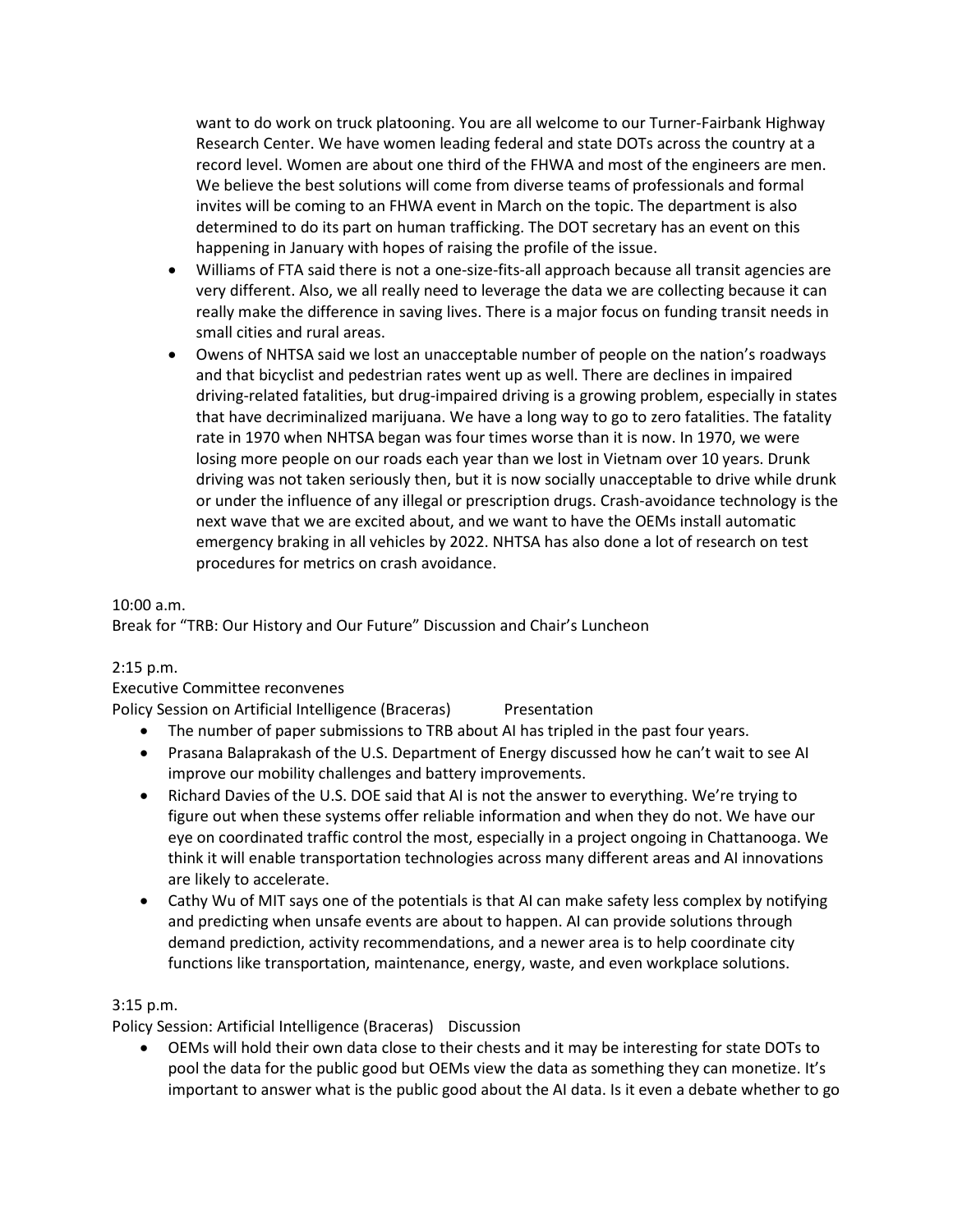AV or not? Some of the biggest challenges are on the data side, and if we had better data we could start to solve some of the problems. For data protections, make sure you don't put information (for example, license plate numbers) into systems that could create vulnerabilities. Rather than focusing on entire cities like Chattanooga, is the evolution of AI happening at intersections or in smaller geographical spaces?

- Some of the major questions the research community should examine include:
	- o the policy and public aspects of evolving AI in transportation
		- o the data sets that are needed to evolve AI
	- o monitoring of the stress level of people in AI vehicles
	- o the equity implications
	- $\circ$  find ways to score the safety of the AI of vehicles all the way from a total vehicle to individual technologies within them
	- o cybersecurity concerns, and
	- $\circ$  the impacts of air taxi transportation and the effects on other forms of traffic.

5:30 p.m. Break for evening

## **Thursday, January 16, 2020**

8:30 a.m.

Summary and Discussion of Special Policy (Arroyo) Discussion

- New mobility options were funded by the DOE as a result of the June Policy Session.
- Themes (transportation is a new domain for AI, data is key, complexity, unintended Consequences – See slides
- Potential Actions identify transportation problems and data, convene computational scientists and transportation experts, create more visibility for AI transportation research, create partnerships between data owners and researchers, explore the relationship between the common good and individual tradeoffs, need to explore equity in AI, bring human behavior models and apply AI, develop transportation benchmark solutions – see slides
- The group discussion included:
	- o AI in aviation has been a tremendous help and we should be using it without question.
	- o We are a few years away from deploying AI in transportation. We need to get the experts to identify the problems we want AI to help solve. There needs to be a better relationship between the researchers and the owners of the roadways.
	- o What are the strategies we could use and problems that we propose we could solve with AI? Pilots and demos are the ways we are going to learn, and there is so much we don't know. We need to identify ways that we might all partner together for a AI pilot at the association level. NASA has announced an AI competition, but it is not focused on transportation. Maybe DOT, DOE, NSF, and TRB could organize something. We need to work with behavior scientists on the issue of AI.
	- $\circ$  AI would help agencies process the data they already have. We don't have the capacity to go through the data that we already have. We need help with a cost-effective way to process the data. Is the way we are gathering data and storing it going to be useful in the future?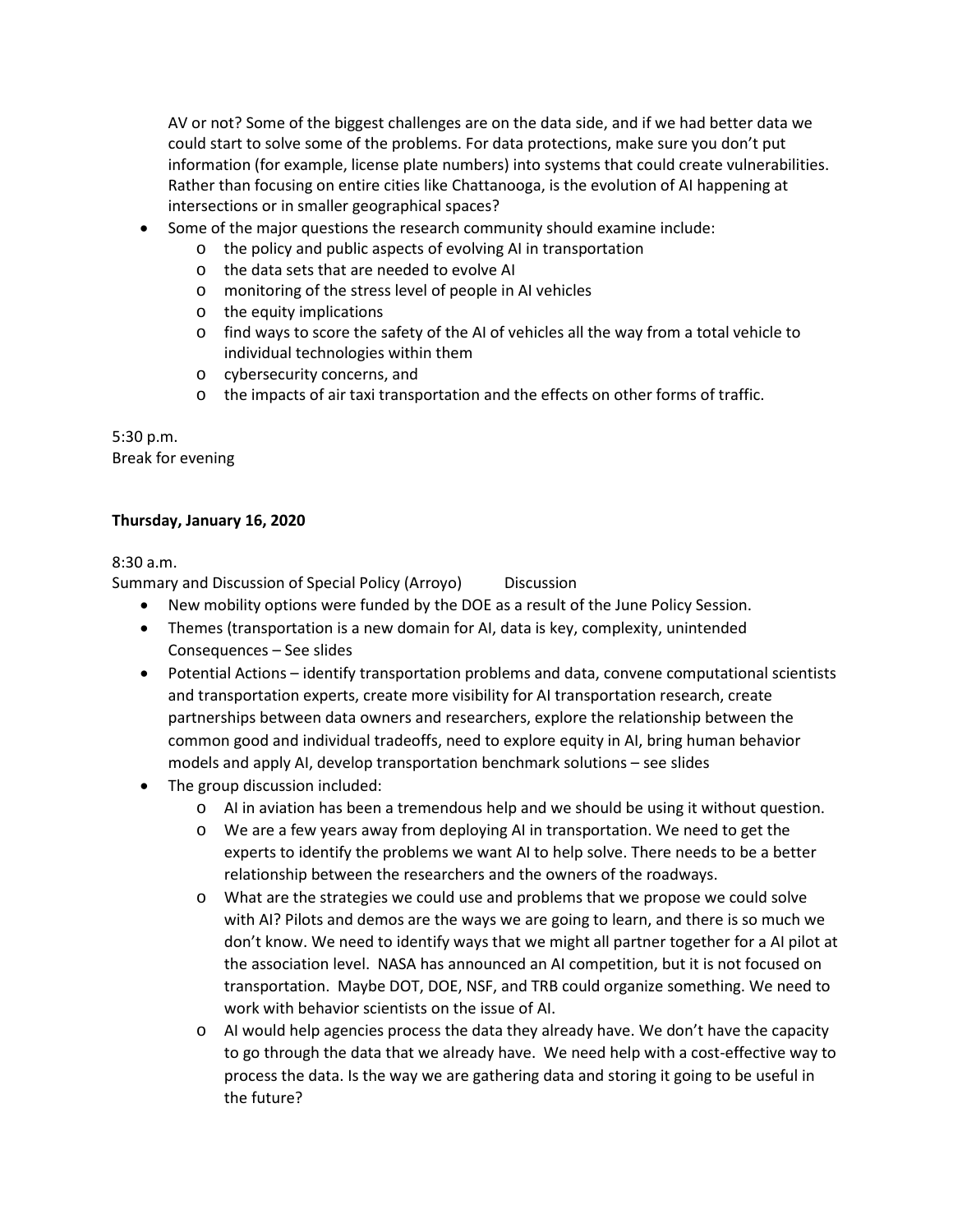- o We need to keep privacy in consideration as we discuss AI. We also need to consider bias. Some data owners create fake data that mimics real data as a way to get around the privacy issue.
- o We need training on what to ask for when dealing with big data.
- o We need to include big data and AI to help on equity issues.
- o Who should establish standards? This could be a problem statement for CRP, and TRB does have a standing committee on AI. We should take this discussion to that committee and work with them on a potential agenda, workshop, sessions, and research statements.

## 9:15 a.m.

# Hyperloop Presentation (Herman) Presentation

• Introduction of the hyperloop concept. 35 minutes from LA to SF via hyperloop, 600 mph, no emissions, electromagnetic power, and levitation. A number of companies are active. Market demand is growing and feasibility studies are ongoing. Regulators are starting to take notice. DOT is looking at the issue about bringing emerging technologies to market. Intercity options are available and faster and more efficient. The benefits are speed, sustainability, safety, and ondemand. The challenges are that there is no roadmap on how to bring this to implementation, regulatory, access to rights of ways, not a cure all, and displacements, timing, short routes first, freight, and energy impact is substantial and could break the grid. In summary, technology and the system have evolved quickly and there needs to be cooperation with everyone to make it happen.

## 9:30 a.m.

# Institutional/Governance (Puentes) Presentation

• Participants at the Transportation Now workshop agreed that reform in transportation institutions is needed to address the evolution of transportation. What are the outside forces affecting transportation today that could affect reform? Transit agencies changing into mobility managers is one of the interesting changes happening. Perhaps a relatively small government funding program could encourage governance and institutional reform. Eno knows there's an appetite for this and is looking for partners.

## 9:45 a.m.

# Future Policy Session Topics (Houston) Discussion

• In previous meetings, the EC has discussed and decided that urban air mobility is a good topic to discuss at the Summer 2020 EC meeting. Throughout 2020, we will be looking at the future and so this fits in well. Several EC members gave input on how the discussion should include how the technology fits into a broader context of societal issues, such as behavioral responses, workforce issues, equity and mobility, carbon reduction, resilience/security, electrification, and tying it into other TRB work such as the future of the interstate report. Governance ties closely into all of these suggestions and the topic of urban air mobility.

## 10:00 a.m.

Technical Activities Council Report (Park/Brach) Information

- Registration is a new record of 13,900 (as of January 15; this eventually went up just above 14,000).
- Next year's theme will be Launching a New Century of Mobility and Quality of Life.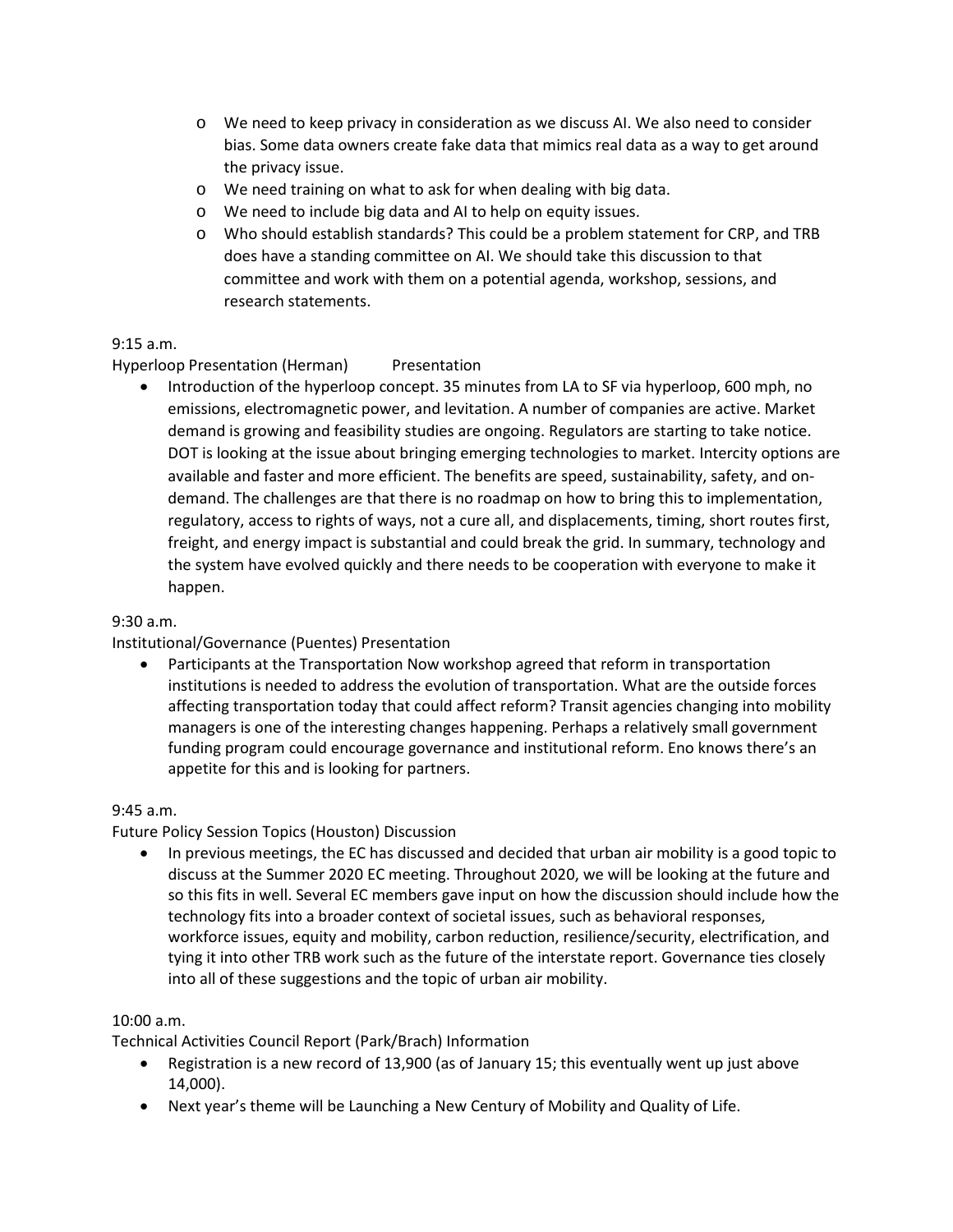- The objectives of the restructuring of TRB steering committees were to refresh them to better align with today's transportation landscape, allow for the attraction of the next generation of volunteers, foster greater collaboration, and create governance within the structure to better continuously improve and stay current.
- The key principles we used were to focus on critical issues, use an evidence-based approach to these issues, innovation, and collaboration.
- The committee leadership has had a tremendous amount of work to provide input on the restructuring over the past year. Everyone had a chance to make input leading up to the December launch of the realignment. We expect to have it become official as committee rosters get approved this spring.
- The structure is lighter and more streamlined. Some of the biggest changes were design/construction group merged with operations/preservation, safety and operations merged, an executive management section was established, some committees based off specific laws and regulations were broadened, sustainability and resilience and transportation and society groups were created. Changes were made in other structures such as coordinating councils and subcommittees.
- Up next: Questions that volunteers still have will continue to be addressed. The first activity will be for every committee to examine their scopes. There will also be some reorganization of TRB staff. Shaking things up is already helping people think of new things, ideas, and collaborations. Twelve committees have been added, so a scoping process is needed. A new webpage has been added.

10:20 a.m. Break

10:30 a.m.

Marine Board (Comstock) Information

- In the fall, we had an engaging meeting (with the discussions available on the Marine Board website).
- We welcomed two new members in September: Dr. Sandra Knight and Jonathan Kaskin.
- The spring meeting will be May 12-14 at the Keck Center in Washington DC, including a potential keynote speaker from the USCG, reports about recent Consensus Study Reports, and a potential discussion about critical issues and TRB's Strategic Plan.
- The TR News July/August 2021 issue will focus on innovation in marine transportation.
- The fall meeting will focus on maritime training, education, technology, and research and innovation November 9-10 at Kavli Auditorium in Washington DC.

# 10:40 a.m.

Broadening Participation in TRB (Lewis) Information

• Report of the Inclusion and Diversity Special Committee: TAD staff has given committee chair data to help them in making strides in inclusion and diversity. The committee is working with other organizations to better understand how well TRB is doing compared to them. It is also working to do outreach about the AM and specialty conferences. There is now information in TRB contractor materials related to their organizational diversity. There is a higher focus on these issues in TRB materials, such as TR News and webinars. There is also work under way to improve data in regards to these initiatives, including an MOU tracking mechanism.